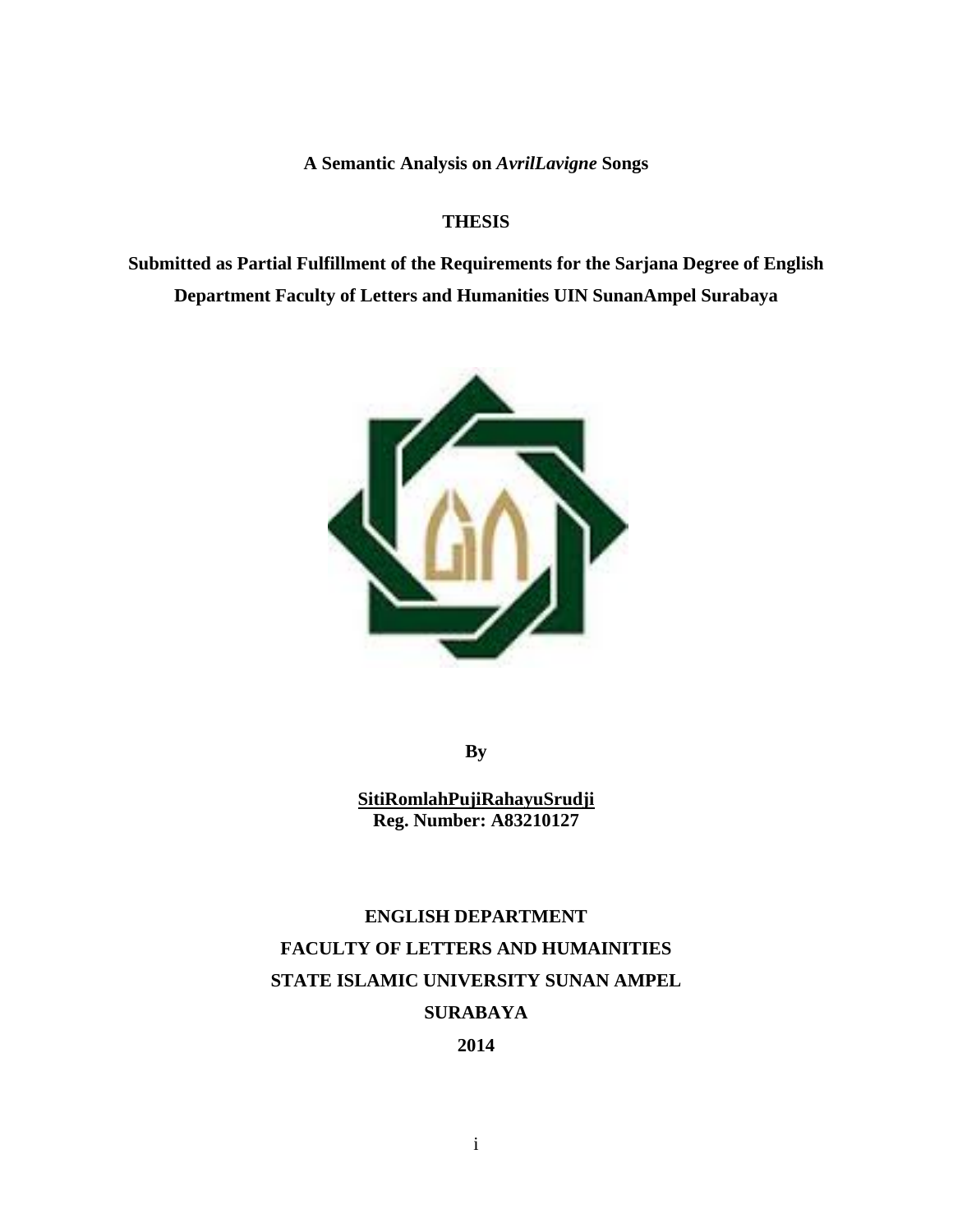**A Semantic Analysis on** *AvrilLavigne* **Songs** 

#### **THESIS**

**Submitted as Partial Fulfillment of the Requirements for the Sarjana Degree of English Department Faculty of Letters and Humanities UIN SunanAmpel Surabaya** 

**By** 

**SitiRomlahPujiRahayuSrudji Reg. Number: A83210127** 

# **ENGLISH DEPARTMENT FACULTY OF LETTERS AND HUMAINITIES STATE ISLAMIC UNIVERSITY SUNAN AMPEL SURABAYA**

**2014**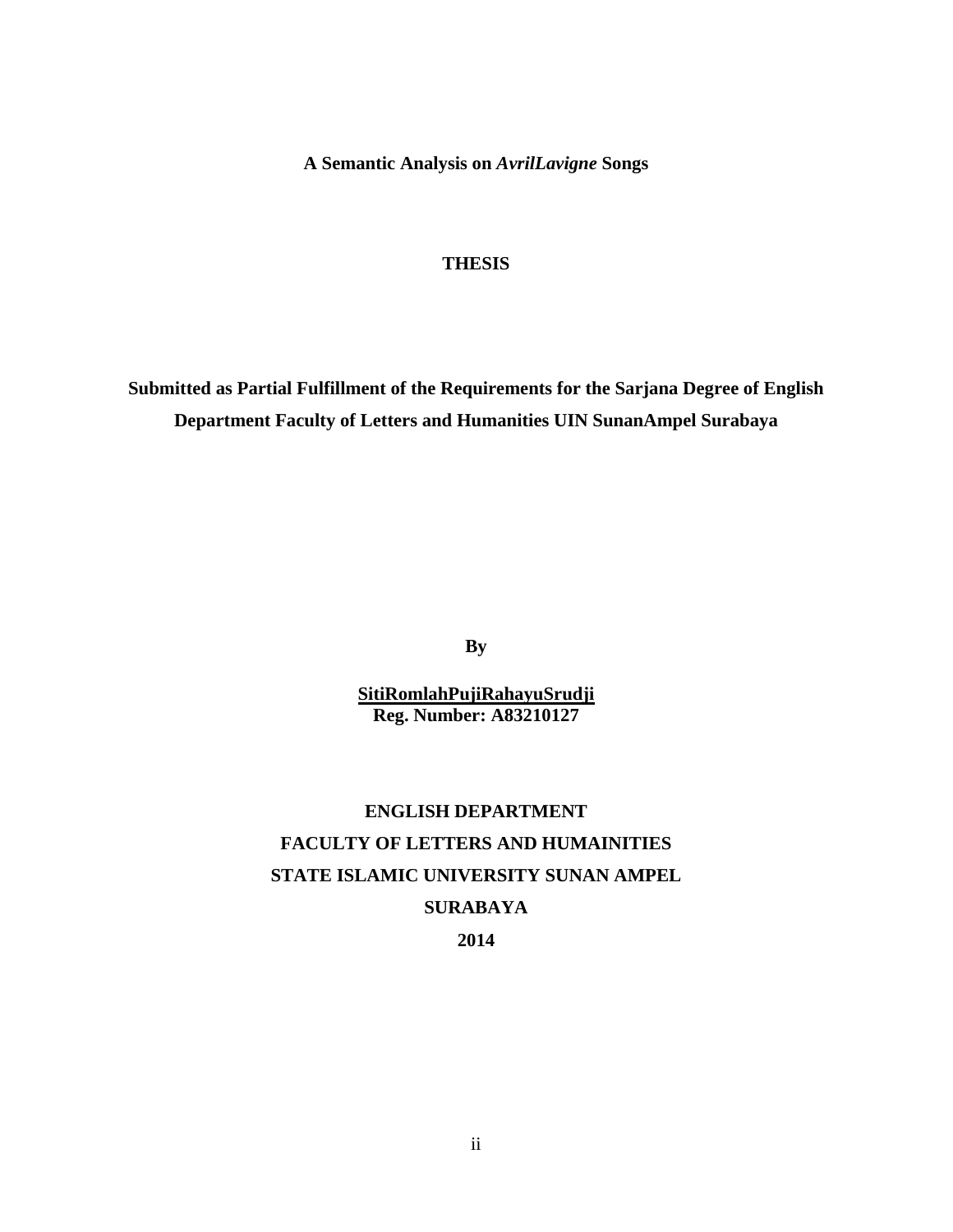#### **DECLARATION**

Name : Siti Romlah Puji Rahayu Srudji

NIM : A83210127

Herebely, I certify that this thesis I wrote to fulfill the requirement of Sarjana degre of English Departement Faculty of Humanities UIN Sunan Ampel Surabaya entitled **"A Semantic Analysis on** *Avril Lavigne* **Songs***"*is truly my original work. It does not incorporate any materials previously written or published by anather person, except where due reference is made in the text of the thesis.

Surabaya, July 2<sup>th</sup> 2014

Writer,

## **SITI ROMLAH PUJI RAHAYU SRUDJI NIM. A83210127**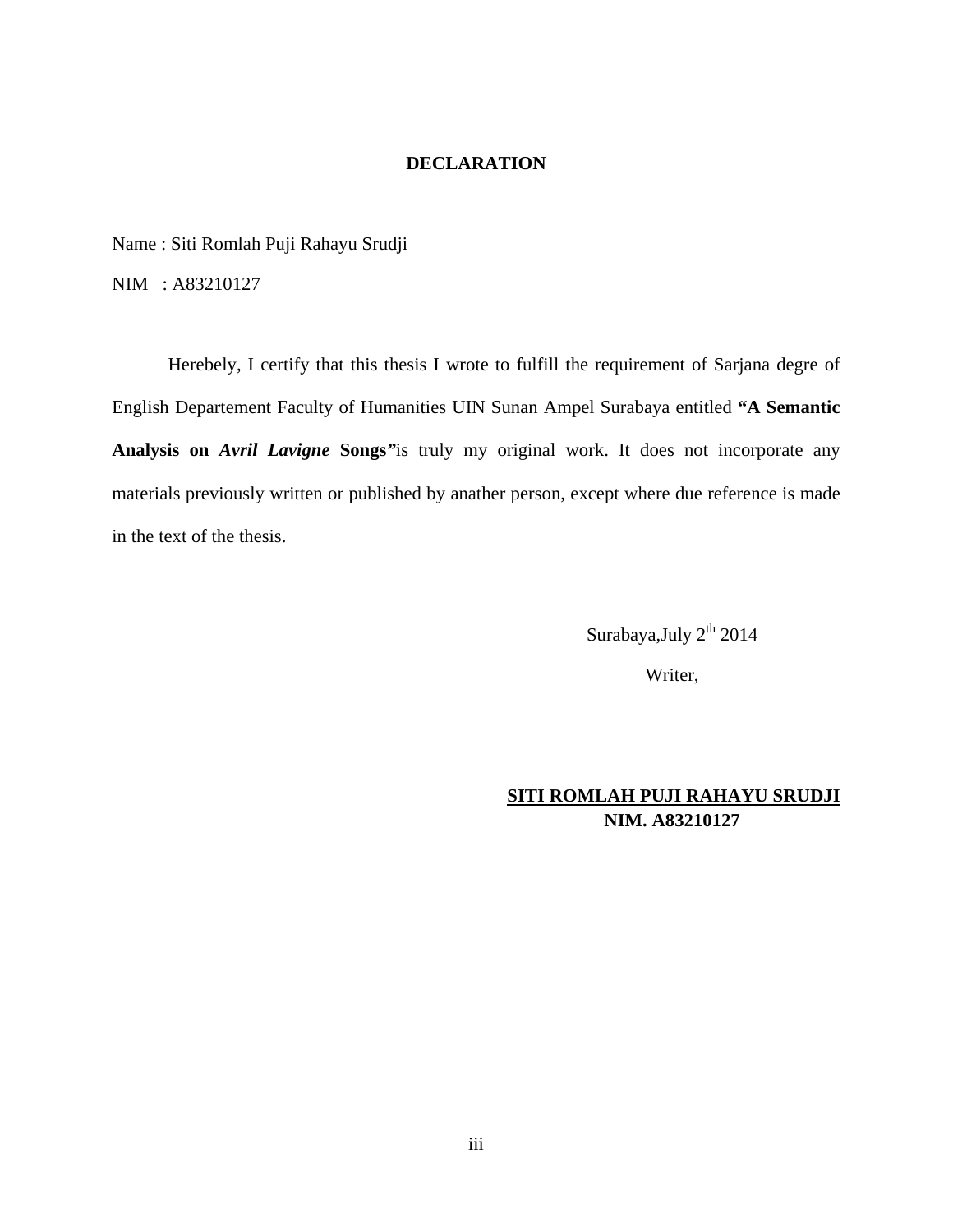### **THESIS ADVISOR'S APPROVAL**

This thesis has been approved by the advisor to be examined

Surabaya, July 2<sup>th</sup> 2014

Advisor

### **EndratnoPilihSwasono, M.Pd NIP. 197106072003121001**

Acknowledged by:

Head of Department

**EndratnoPilihSwasono, M.Pd NIP. 197106072003121001** 

# **ENGLISH DEPARTMENT FACULTY OF LETTERS AND HUMAINITIES STATE ISLAMIC UNIVERSITY SUNAN AMPEL SURABAYA**

**2014**